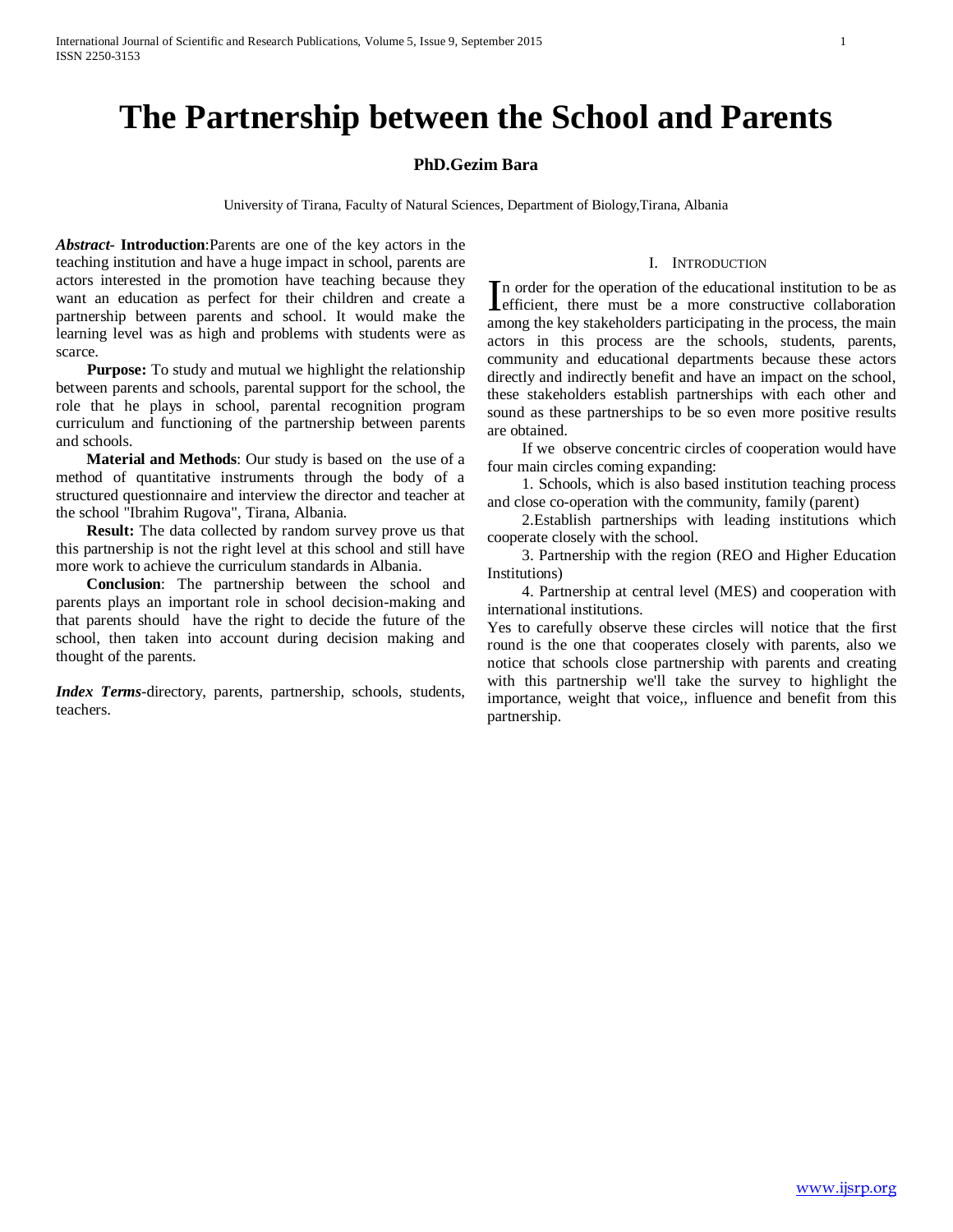

#### **Partnership with Parents**

 Parents are one of the key actors in the teaching institution and have a very big impact in school, parents are more interested actors in the promotion of teaching because they want an education and upbringing as perfect for their children and create a partnership between parents and the school would bring the level of learning was much higher and the problems pupils were scarce as.Parents are those who were exercising numerous requests schools and schools according to their eligibility or not. But the creation of a healthy partnership with parents will enable a constructive communication with them, giving their support to the idea and useful advice, also parents can give their support materials to meet the conditions necessary for schools not facing the dot, without forgetting the moral support that give children (pupils) to own .We all studies was noted that the involvement of parents in school contributes to the quality and effectiveness of learning.Insufficient cooperation between parents and the school has negative consequences during the process of teaching and learning.Schools differ efficient and inefficient and efficient or inefficient in cooperation with parents.

 The purpose of school education is not only the students but is also their socialization and socialization of children begins from the family (parents), if a child is socialized it will be even

higher in the learning process, if not socialized enough he will be a complex pupils will suffer from stress, paranoia, fear, loneliness and this brings lower results in the learning process .Parent should play its role to increase autonomy and safety to the child itself and to established the first link between social contact that is family and school after school is the basis of education.

 Scientific studies over three decades have proven that parental involvement is very important in the learning process of children, in their opinions about the school and their aspirations.

 Children are the most successful students at all grade if their parents involved in school and to encourage learning at home, regardless of educational level or their social (Epstein2001)

 Also according to scientific research, cooperation and partnership programs school-family-community and practices of teachers in relation to the involvement of parents have positive effects on the ability of parents to help their children to school over the years, we parents for skills assessment of teachers and quality of teaching, on the opinions of teachers possibilities for parents to help their children with school work at home and in the opinion of students to school ... (Becker & Epstain, 1982; Epstain 2001)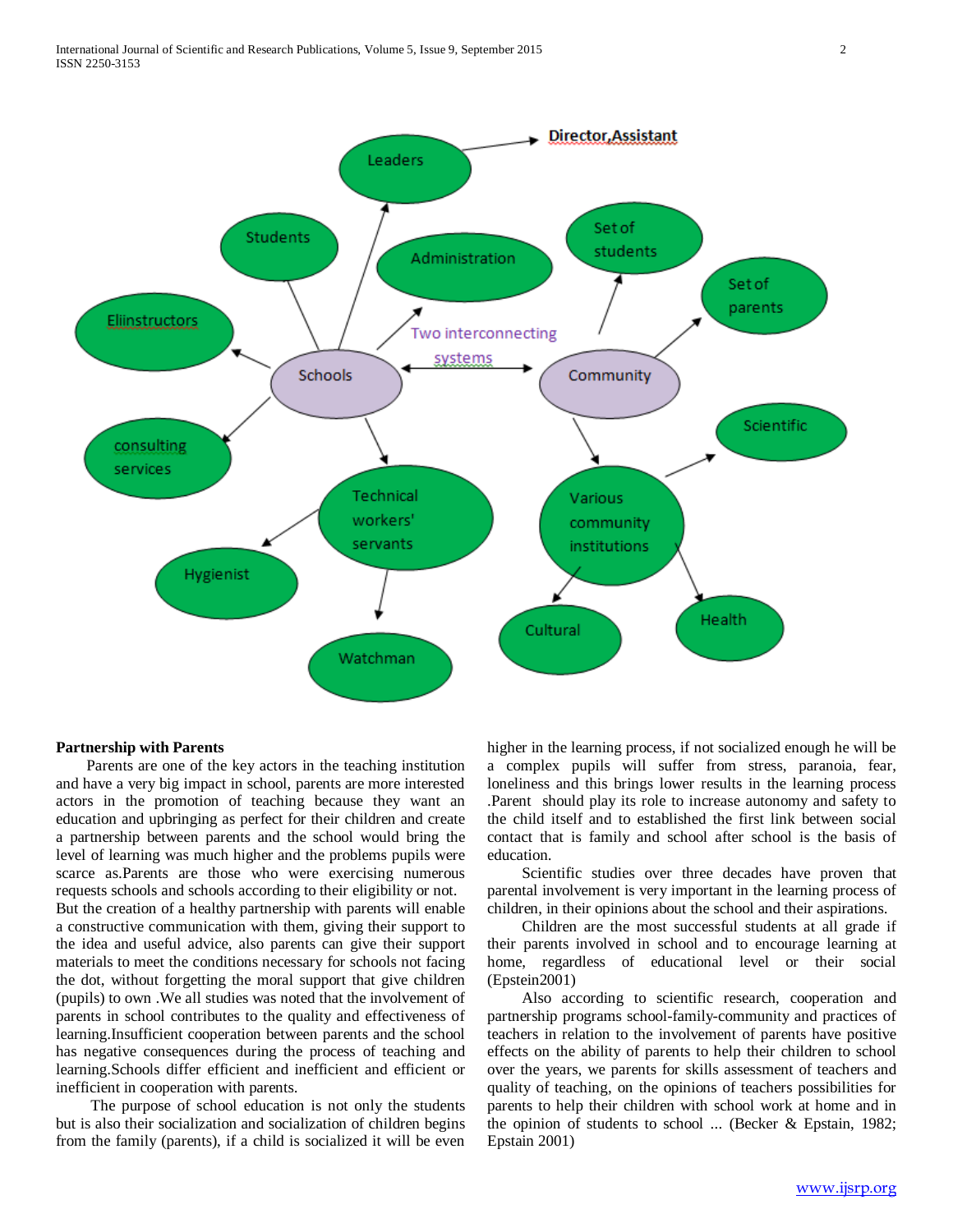The partnership school-family-community-school programs and improves the school climate, provides services and support for families, increases the ability of parents and their leading role, creates a link between parents and the school community and helps teachers in their work such .Partnership created to help young people succeed in school and in life (Epstein 2001) During the years, based on scientific research, has created a system of six major roads to involve parents in school life .They contain activities that may be organized at school, at home and in the community of teachers, students, parents, managers and other stakeholders for improving schools, strengthen families and increase student success. (Epstein 2001) Teachers play a crucial role in the involvement of parents in school. When teachers make parent involvement part of daily teaching practices, interaction with parents raise their children at home, they have more positive feelings about their ability to help their children, the highest appreciations for teachers in general and students improve their attitude and achievements (Epstein 2001).

 But that this collaboration with the school to be successful parents should know some of the types of cooperation with parents: Types of cooperation with parent-by Hilton:

 1-Work consulting with parents, where the teacher can parents recognize the school program, then what his child learns in school.It may inform the parent of the physical, mental and social development of the child from infancy to adulthood.

 2-Communication -that must be continuous.Parents must be kept informed about the progress of his child at school as well as various problems that it can be displayed.

 Communication must be mutual, the parent must notify the institution (school) for health and social changes associated with his child.

 3 Volunteer work-that include parent participation in school board or council parental giving for teachers their children and for the school in general.

 4-Home learning parent-assistance provided in solving the tasks we always house.But assistance must be in proper measure for excess contributions will be shortages for students

We have cases where the parent of itself solve all tasks only child for the child to come up with good grades, but how realistic are these notes? Does this parent really helps or harms children more?

 5-Engagement of parents in decision-parent must be familiar with the school curriculum and school policy and should give its role in decision making and solving different problem,eg: parent as a member of the board may give its support to financial side of the school, in terms of learning in school, in providing additional financial resources to the school, school moral side etc.

 6-Cooperation with the wider community-that has to do with the cooperation of parents in the community, either with other parents or community of different institutions.

As one of the closest partners of the parent educational institution has certain duties and rights and we are bringing some of these rights and duties disconnected from the curriculum guidance 2013-2014:

A parent has the right:

 1-To be informed by the relevant educational institution for education legislation in force, for the institution and for the curriculum that the institution offers his child.

 2-Be informed about terms of safety, health and environment of the institution and their demand performance standards specified in the legislation.

 3- Child informed of his activities in the institution and give consent for supplementary and extracurricular activities organized by the school.

 4-To be informed about the main directions of activity of the institution and the institution's achievements to similar institutions.

B-The parent is responsible for:

 1-Take care that his child regularly follow and teach educational institution regularly.

2-To notify the changes of health and behavior of his child.

3-To take part in meetings on matters relating to his child.

4-To contribute to the progress of the institution.

#### II. METHODOLOGY

 To understand better this collaboration between parents and schools we have decided to deal with a particular case, with that method of quantitative instruments have made an interview and a questionnaire with the principal and teachers of Secondary School "Ibrahim Rugova" of this school.

 $\square$  Does the known parents with high school curriculum, and how does it work?

 Parents these last 2-3 years have been familiar with the high school curriculum by means of questionnaires that were distributed There are parents who have minimal information but there are also those parents who are well informed about the high school curriculum.

 $\Box$  What are the main actors in determining the curriculum affect the elections?

 Students and schools interact in determining the curriculum of choice with those seeking student and school to what it offers. Realistically our school there were times that students have sought the prosecution of the matter which school is unable to offer.I as director have a duty to these demands of the students to present the curriculum committee for specific curricula ..

 $\Box$  Are supporting and what parents give support for the removal of school material?

 Parents should be very supportive for the removal of material, and this happens in our school such as; most parents have contributed to the fulfillment of conditions necessary school materials

 $\Box$  What is the role of parents in the school board?

 Parents at the school board really should have a leading role in the adoption of the plan, the selection of the curriculum to the approval of the teacher and the director.But parents really have no such role in the school board.

 $\Box$  A school held workshops for parents? To inform them about the changes to the curriculum?

 So far there have been carried out seminars for parents but given that this year our school is a pilot school to school was open to the entire community can be easily studied .Yes paid due importance precisely as high participation of parents in school.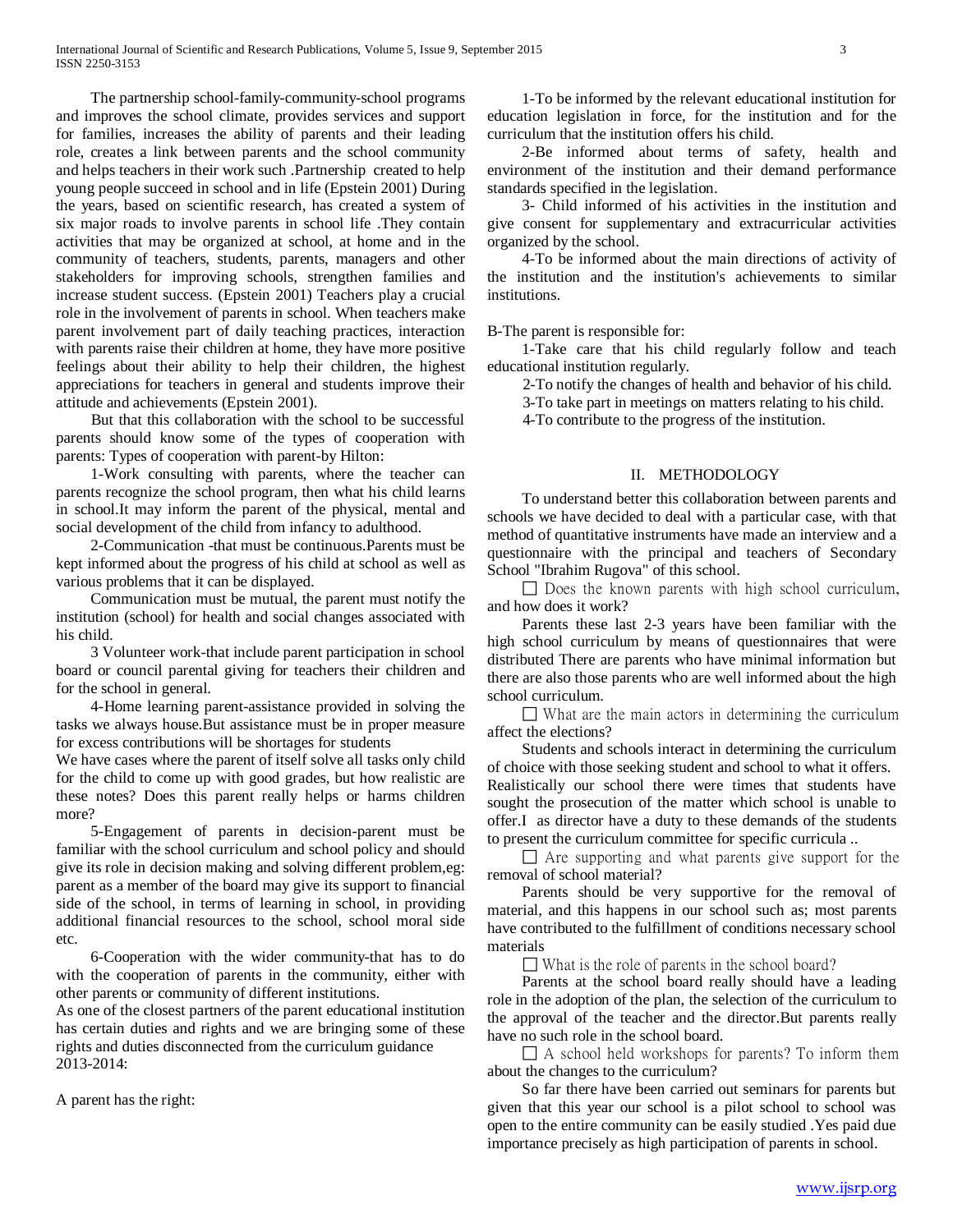$\Box$  The parents participate in the meeting with parents, how active they are in connection with questions about functional curriculum, or ask about curriculum changes? If so who are these changes to the display after parents have discussed with their children.

 Usually it involves a high number of parents but only 30% of these are informed about functional curriculum and require additional information about the curriculum and these are parents of students with high academic results.

 In the above conversation was born and another question: What about pupils who have parents not active in taking part in the meeting, as you get in school what measures about this situation? Of course it is a worrisome situation because only recently been excluded 37 pupils and it has come from the negligence of parents to be concerned about their children about the problems at the school they represent.

 $\Box$  How they are aware and react to the parents about the problem when children become familiar with the case when the child guidance has been deprived of the right to participate in an advanced materials due to his notes.

 Teachers and the school caretaker supposed to inform parents about behavior and results achieved by them in lessons every month with flyers which are signed by parents to confirm receipt of the notification

 We cases of abnormal behavior problem at school pupils, organized special meetings and work ethics council and more problems occur and also because of a case.

Parents along with their children seek to follow a subject for which they do not meet the criteria of the average that requires this course.

 Realistically our school this requirement is strictly applied, students have taken the lead by applying this criterion.

#### III. RESULTS

Results achieved on the analysis of the case:

 During the investigative work of the case study we collected data coming from high school "Ibrahim Rugova" in the city of Kamze honor these data have:

 $\Box$  Interviews and questionnaires with the director and teachers of the school.

 The data collected by random survey prove us that this partnership is not the right level at this school and still have more work to achieve the curriculum standards in Albania.

 During the interview with the director of this school was out that parents are part of the functioning of the school, but it's hard work on the part of both parties that parents are an important part of the functioning of the school.

 Parents are familiar with functional curriculum at 30%, except the group of parents are informed of this curriculum but also require additional information about it.

 In determining the curriculum with no interaction choices and school pupils, pupils with that what you require and schools with what offers, there have been cases where the student has requested materials that schools could not offer but I have a duty as director that these students to submit requests to the commission of curricula for specific curricula

 According to our curriculum seminars should be held in the school information but study these seminars take place there currently, since this is a pilot school is expected that these seminars take place.

 From interviews with the director of the school it was observed that the presence of the parents at the meeting was not very high and it differed from the level of the students.

 If students have a problem then headteacher and the school made aware of parents for child behavior and their results every month with flyers which are signed by parents to confirm receipt of the notification, while in case of abnormal behavior of students problematic school organized special meetings and work ethics council.

 Director conducted a questionnaire for activities that parents should do in school, the director replies have come to these conclusions that parents should participate in extracurricular activities such as sports events, the ceremony for outstanding students also parents should be encouraged to be voluntary.

 Parents should control the students homework and make frequent visits to the school to understand the progress and what their children do in school.

 Parents should attend school board meetings should also seek out schedule meetings when they think that it is necessary .When asked that the main task of parents in school is to make sponsorships then he replied categorically not.

## IV. RECOMMENDATIONS

 The partnership between the school and parents is a process that always has room for improvement .We school that we took in the study partnership between the school and parents were not at the right level, in many ways had many shortcomings.

 We recommend that parents are familiar with the curriculum, and how is it done? This can be done several ways:

 1) Organizing numerous workshops where parents could be informed on the curriculum and for the latest updates on laws about education

2) Distributed leaflets, curriculum material about parents

3) To inform the students and then they inform their parents

 4) In any local radio or television station made presentations and explanations of the curriculum that the entire community be informed.

 We recommend that parents be very supportive to school to meet pupils' material basis, to finance the improvement of school infrastructure by investing in monetary value to do to meet the school as a material and create a positive atmosphere as class, it also causes the students to care more for the material basis of school knowing that for this they have invested their parents.

 We recommend that parents to participate in school board and play a decision-making attaches great significance to the school and they have the right to decide on the future of the school, and the school must always invite parents and for any issues important never ruled alone, but during the decision to consider the opinion of parents and tutors elementary school board meetings to be more open to parents, community and other stakeholders to be secondary to the comprehensive decision making.

 Parents should have a higher participation in the meeting with the parents, to understand how the learning process continues in school and to be updated as the problems of school